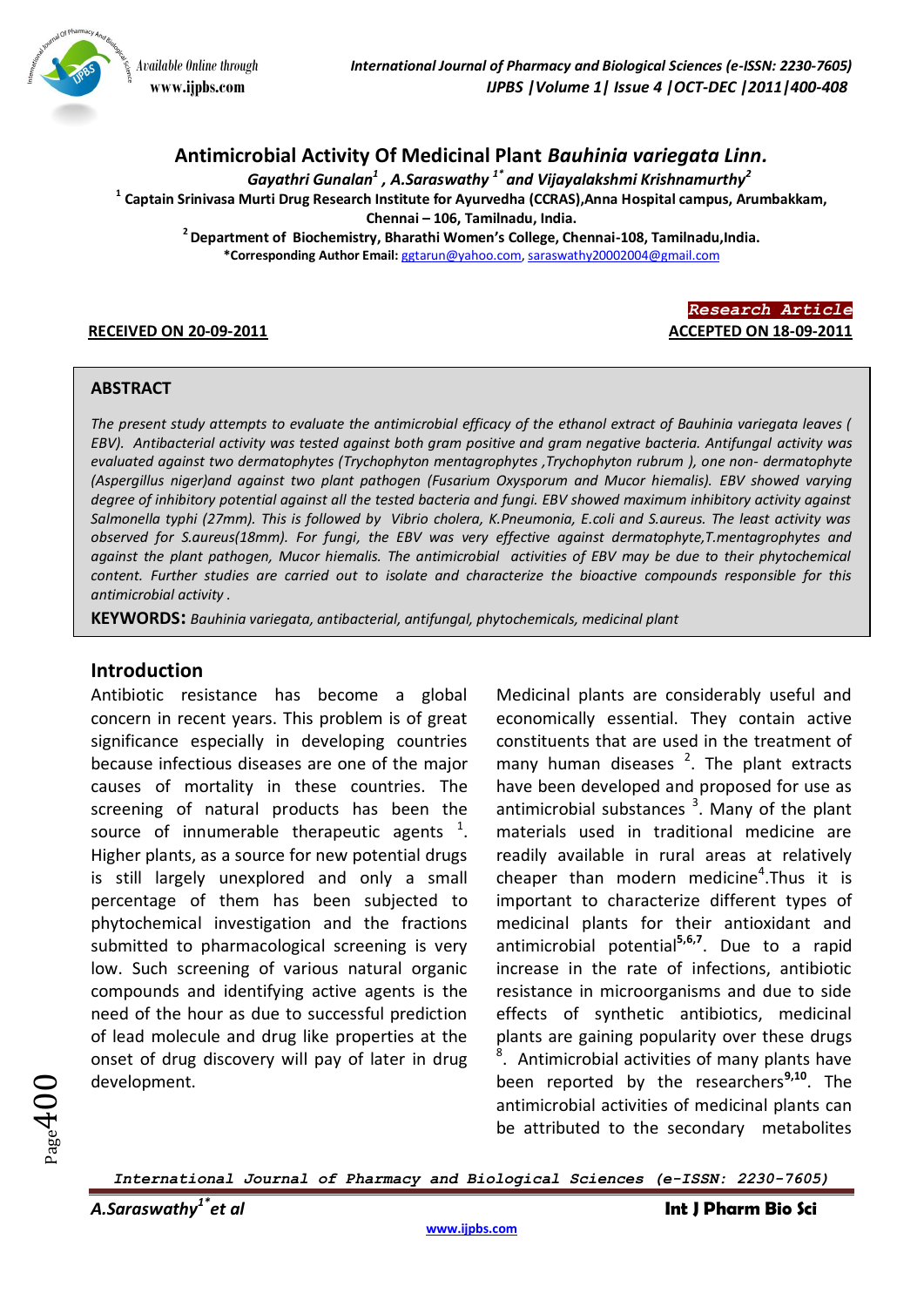

such as alkaloids, flavonoids, tannins, terpenoids that are present in these plants  $^{11}$ .

*Bauhinia variegata linn*. (Mandharai) is a medium sized, deciduous tree, found throughout India, ascending to an attitude of 1,300 m in the Himalayas. It is commonly known as Kanchnar in Sanskrit and mountain Ebony in English. In Sanskrit the Kanchnar means "A glowing beautiful lady". The various parts of the plant viz., flower buds, flowers, stem, stem bark, leaves, seeds and roots are practiced in various indigenous systems of medicine and popular among the various ethnic groups in India for the cure of variety of aliments  $^{12,13}$ .

Various researchers have reported that *Bauhinia variegata* has antidiabetic activity  $14,15$ , good insecticidal  $16,17$ , antigoiterogenic  $18$ and better antioxidant  $19$  activity. Bodakhe SH and R.Alpana (2007)<sup>20</sup> have reported that EBV has hepatoprotective property. It is also<br>reported as an anti-inflammatory  $^{21}$  and reported as an anti-inflammatory  $21$  and  $immunomodulatorv$   $22$  for various inflammatory diseases. *Bauhinia variegata* also has antihyperlipidemic  $23$  activity. The saline extract of *B.variegata* seed exhibited haemagglutination activity against erythrocytes of man, monkey, rabbit, goat, rat, buffalo, sheep, cow, horse, mule and fowl <sup>24</sup>.

The aim of the present study was to evaluate the antimicrobial potential of *B.variegata* leaves so that this medicinal plant could serve as a good candidate to treat various infectious diseases.

# **MATERIALS AND METHODS:**

*B.variegata* leaves were collected from Chennai and it was authenticated by Dr. P.Jayaraman, Director, National Institute of Herbal Science (authentication reference no. PARC/2010/670 dated 22/12/2010).

# **www.ijpbs.com** *IJPBS |Volume 1| Issue 4 |OCT-DEC |2011|400-408*

The leaves were washed with water, shade dried and powdered coarsely. Crude extract was obtained after maceration with 95% ethanol at room temperature for 72 hrs, and repeated till exhaustion of the material. Thereafter, the ethanol crude extract was distilled, evaporated and dried under reduced pressure to yield ethanol extract of *B.variegata leaves,*EBV (yield 8%).

# **Microorganisms**

Microorganisms were obtained from stock cultures of department of Microbiology,CSMDRIA and from SRM medical College hospital. Both gram positive and gram negative bacteria were used as test organism for this study. Gram positive *Staphylococcus aureus* ATCC 6538 and gram negative organisms like *Escherichia coli ATCC 9837,Klebsiella pneumonia ATCC 13883,Salmonella typhi ATCC 43579, Vibrio cholera ATCC 14033* were used for antibacterial assay.

Fungal Species like *Aspergillus niger* ATCC 10335, *Trychophyton mentagrophytes* ATCC 28185, *Trychophyton rubrum* ATCC 28188, *Fusarium Oxysporum ATCC 10960, Candida albicans* ATCC 10231. *and Mucor hiemalis ATCC 8977a* were used for antifungal assay*.*

The organisms were sub cultured on to nutrient agar in order to determine their viability. The identity of each test organism was confirmed by using standard culture, morphological and biochemical techniques as described<sup>25</sup>. Stock cultures were maintained on nutrient agar slants at  $4^{\circ}$ C and then subcultured in nutrient broth at  $37^{\circ}$ C prior to each antimicrobial test. Inoculants of the test organisms were standardized by methods <sup>26</sup>. This was done by suspending 5 colonies of a 24 hrs culture in 5 ml of nutrient broth and comparing the turbidity with that of Macfarina standards after incubating at  $35^{\circ}$ C for 2 hrs.

 $P_{\rm age}$ 4 $0$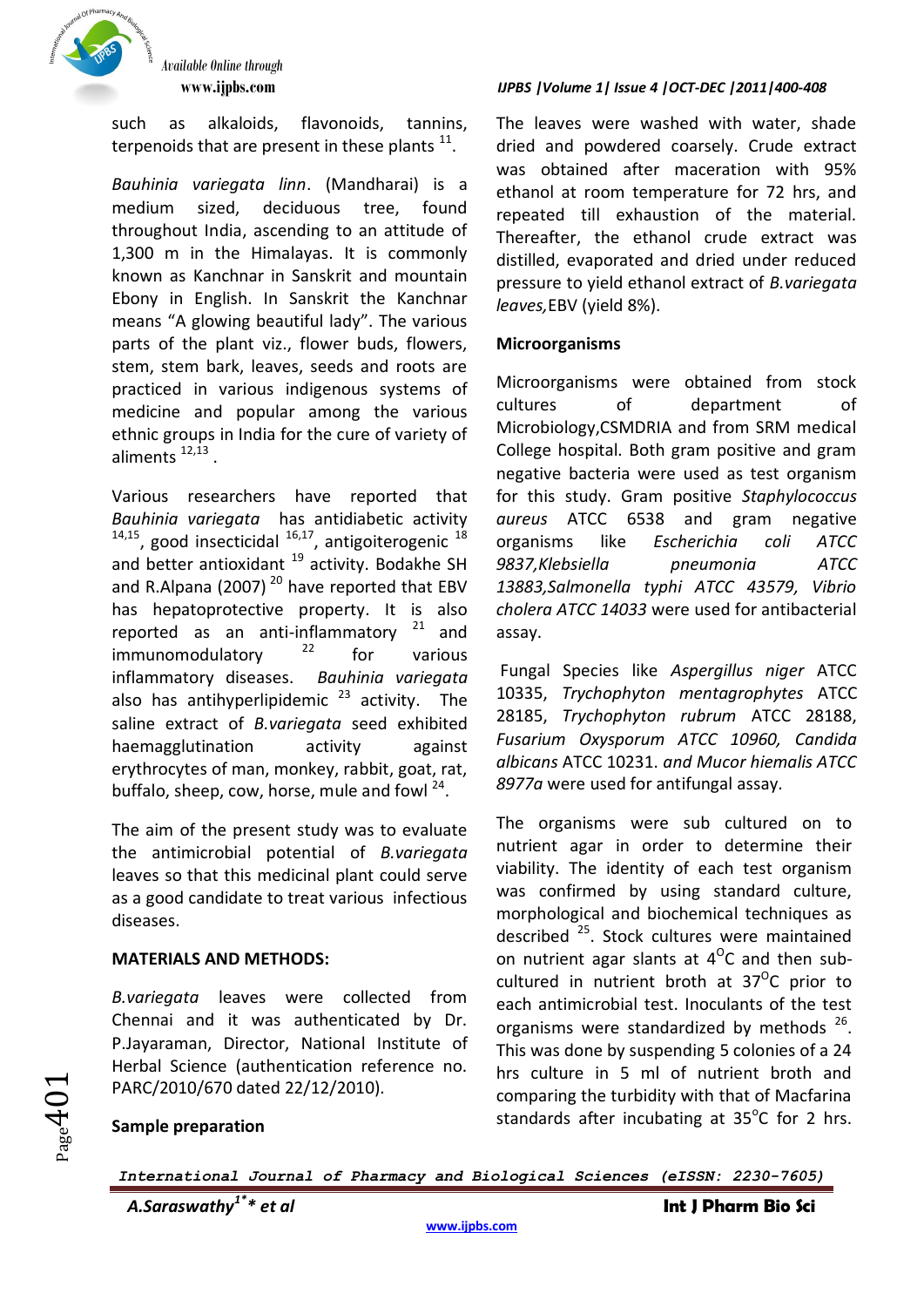

Then the plant extract fractions were subjected to antimicrobial assay using disc diffusion method <sup>27,28,29,30</sup>.

# **Antibacterial Assay**

Muller Hinton Agar was prepared according to the manufacturer's instructions. The medium was sterilized by autoclaving at 121  $^{\circ}$ C for 15 minutes at 15 psi pressure and was used for tests. Sterile molten cool (45 °C) agar was poured aseptically into sterile petridishes (15 ml each) and the plates were allowed to solidify at room temperature in sterile condition. After solidification and drying, the plates were seeded with appropriate micro organisms by streaking evenly on to the surface of the medium with a sterile cotton swab or pouring the appropriate microorganism on the surface of dry agar plate present in peptone broth. Care was taken for the even distribution of culture all over the plate. The inoculums were allowed to dry for 5 minutes. The discs of 6 mm diameter were prepared from Whatmann filter paper No. 1 and were sterilized. The discs were then impregnated with the extracts, solvent DMSO and streptomycin (5 μg/disc) was used as standard. Sterile Whatmann No 1 filter paper with different test concentrations ranging from 100 -1000 μg/disc were placed on to the agar with flamed forceps and gently pressed down to ensure contact along with the diluted extract, one appropriate control dry disc also placed at the center. Then the plates were incubated below  $37^{\circ}$ C for 24 hrs to allow perfusion of drugs being tested. The next day the zones of inhibition were measured with a measuring scale. This experiment was carried out in triplicate for their confirmation. The results were read by the presence or absence of zone of inhibition.

#### **Antifungal assay**

Antifungal activity of an extract was determined by antifungal susceptibility test. The potato dextrose agar (Hi Media) was prepared according to the manufacturer's instructions. The medium was sterilized by autoclaving at 121  $^{\circ}$ C for 15 minutes at 15 psi pressure and was used for the assay. After sterilization, 1000ul of EBV was added to all the media containing conical flasks except control flask. The positive control was 20 µl of Amphotericin B (100mg/ml). The media was poured on to the sterile petriplates, and then the plates were allowed to solidify. After solidification 72 hrs fungal cultures were inoculated as 5µl on to the petriplates and kept at 28<sup>°</sup>C. The % of inhibition was determined for three days. The diameters of the largest and smallest fungal colonies were recorded and the averages were calculated. The inhibition ratios were calculated with the following formula.

## **Inhibition ratio (%) = (C-E)/Cx100**

Where,

- C = The average diameter of largest and smallest colonies of the control groups.
- E = The average diameter of largest and smallest colonies of the experimental groups.

#### **RESULTS AND DISCUSSION**

#### **Antibacterial Analysis of EBV**

**Table 1** shows the antibacterial effect of EBV. The Result obtained in the present study revealed that EBV possess potential antibacterial activity against all the five tested bacterial organisms (*E.coli, S.aureus, K.pneumonia, S. typhi and V.cholera).*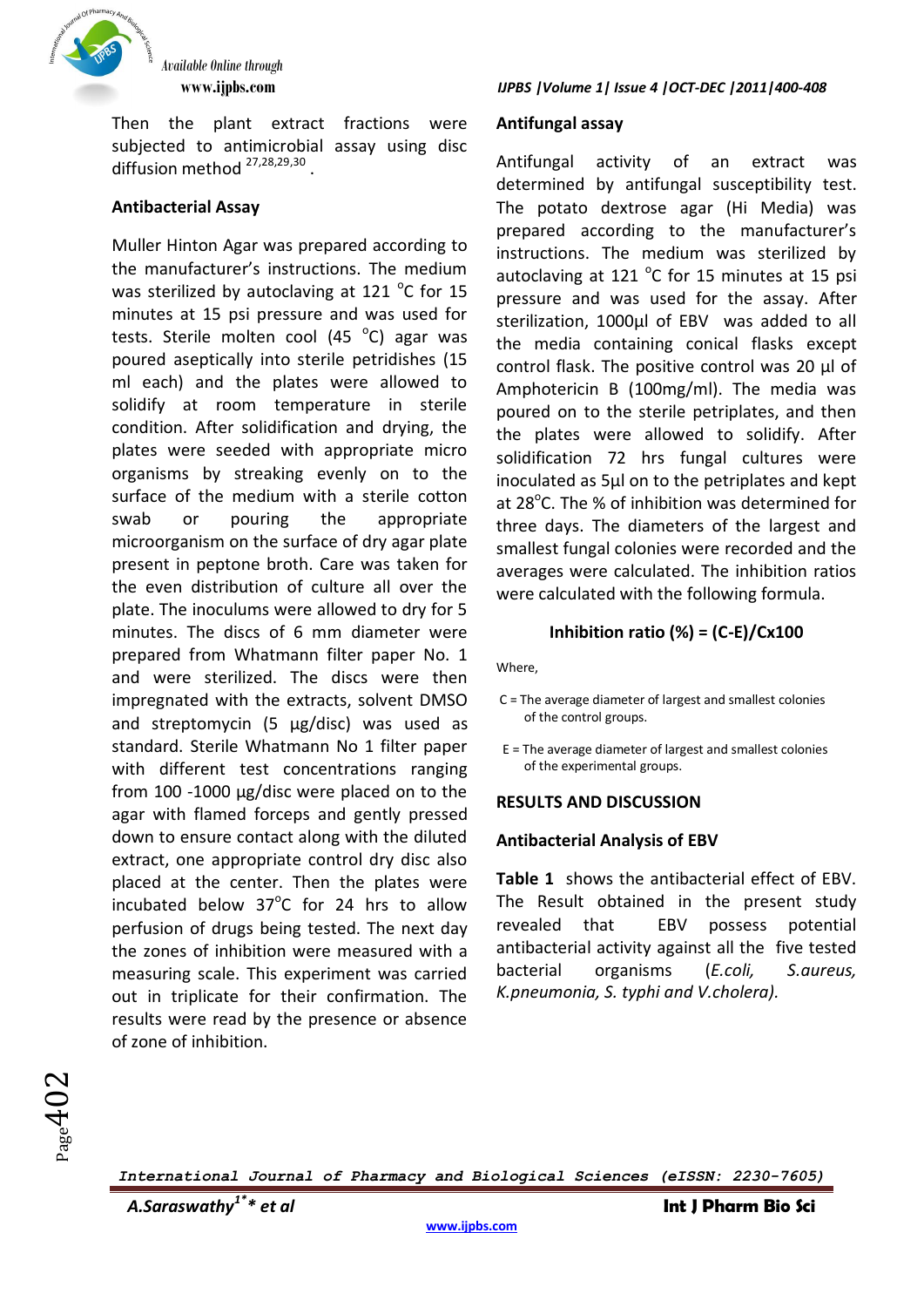| S.No. | Organism              | Zone of Inhibition(mm) |           |           |             |
|-------|-----------------------|------------------------|-----------|-----------|-------------|
|       |                       | $100\mug$              | $250\mug$ | $500\mug$ | $1000\mu g$ |
| 1.    | Escherichia coli      | 11                     | 11        | 16        | 22          |
| 2.    | Staphylococcus aureus |                        | 11        | 18        | 18          |
| 3.    | Klebsiella pneumonia  | 14                     | 14        | 22        | 23          |
| 4.    | Salmonella typhi      | 13                     | 17        | 21        | 27          |
| 5.    | Vibrio cholera        |                        | 12        | 16        | 24          |

**Table 1: Antibacterial Effect of EBV**.

The EBV showed a broad spectrum of activity against all the bacterial strains at the tested concentration of 100 - 1000 μg/disc. Except *S.aureus* and *V.cholera,* all the three remaining organisms were inhibited at *100* μg/disc concentration. EBV showed antibacterial activity against *S.aureus* and *V.cholera* at a concentration of 250- 1000 μg/disc (Graph 1 & Table 1). EBV exhibited greater zone of inhibition for *Salmonella typhi*(27mm). This is followed by *Vibrio cholera, K.Pneumonia, E.coli and S.aureus.* The least activity was observed for *S.aureus*(18mm) at 1000 μg/disc. The antimicrobial activity have been screened because of their great medicinal relevance with the recent years, infections have increased to a great extent and resistant against antibiotics, becomes an ever increasing therapeutic problem  $31,32$ . The presence of antifungal and antimicrobial substances in the higher plants is well established as they have provided a source of inspiration for novel drug compounds as plants derived medicines have made significant contribution towards human health. Phytomedicine have been used for the

treatment of diseases as done in cases of Unani and Ayurvedic system of medicines, a natural blueprint for the development of new drugs. Much of the exploration and utilization of natural product as antimicrobial arise from microbial sources.

Plant based antimicrobial represents the vast untapped source for medicine. Plant based antimicrobials have enormous therapeutic potential as they can solve the purpose without any side effects that are often associated with synthetic antimicrobials, continued further research and exploration of plant derived antimicrobials is needed today. Medicinal plants were important source for the development of potential, new chemotherapeutic drugs and the *in vitro* antibacterial test form the basis  $33,34$ . Many of the studies were useful in identifying the active principle responsible for such potentials and to develop clinically important therapeutic drugs for mankind. Hence an attempt has been made to identify the antibacterial activity of leaf extract (ethanol) of *Bauhinia variegata.*  Many plants have limitless ability to synthesize

*International Journal of Pharmacy and Biological Sciences (eISSN: 2230-7605)*

 $Page403$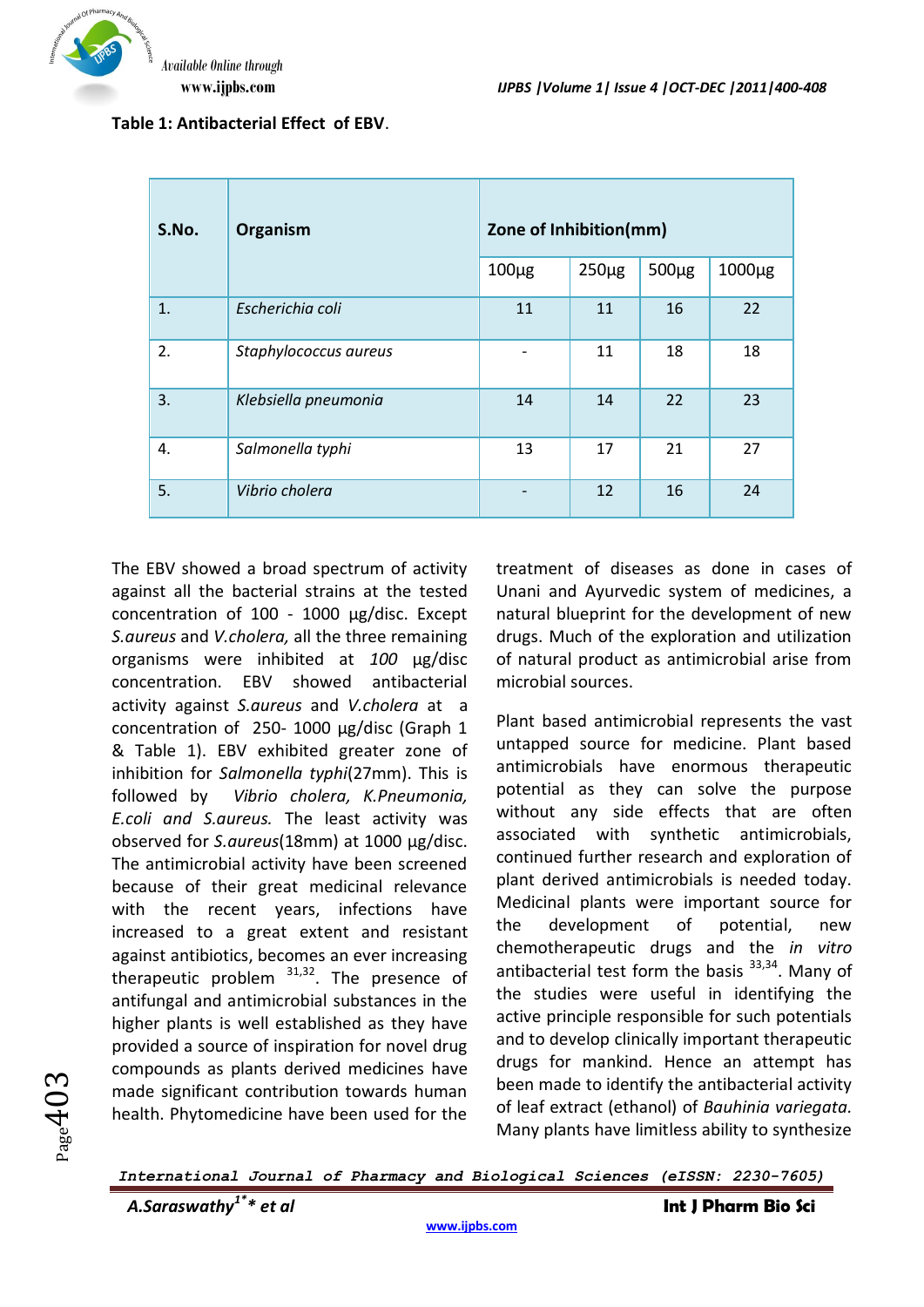

secondary metabolites of which at least 12000 have been isolated. These substances serve as plant defense mechanism against predation by microorganisms, insects and herbivores <sup>35</sup>. Many plants and their extracts used against microbial infections due to the presence of secondary metabolites such as phenols  $36$ ;

### **www.ijpbs.com** *IJPBS |Volume 1| Issue 4 |OCT-DEC |2011|400-408*

essential oils  $37,38$  terpenoids  $39,40$ ; alkaloids  $41$ and flavanoids <sup>42</sup> . *Bauhinia variegata* leaves were a potential source of phenols, tannins, flavonoids, steroids and of cardiac glycosides. The antibacterial activity of EBV might reside in their phytochemical content. Thus it could be a good candidate for antibiotic formulation.





## **ANTIFUNGAL ASSAY:**

**Table 3** illustrates the antifungal property of EBV. 100 µg/ml of EBV was used for this study. The percentage of growth inhibition was determined after 48 hrs and 72 hrs. Amphotericin B was used as the positive control.

From the result, it was evident that EBV has good antifungal activity after 48 hrs. For *T.mentagrophytes* and *Mucor hiemalis*., the activity remains increasing even after 72 hrs, where the activity of positive control starts declining after 72 hrs (**Graph 2 & Graph 3**) .

The EBV was very effective against dermatophyte,*T.mentagrophytes* and against the plant pathogen, *Mucor hiemalis*. Sharma *et al*.,1996 <sup>43</sup> has reported that methanolic leaf extract of *Bauhinia variegata* shows antifungal activity against *Aspergillus fumigates ant Aspergillus niger.*

In the present scenario, an emergence of multiple drug resistance in human pathogenic fungi and the small number of antifungal classes available stimulated research directed towards the discovery of novel antifungal agents from other sources, such as medicinal plants<sup>44</sup>. There is very little information available on the activity of medicinal plants.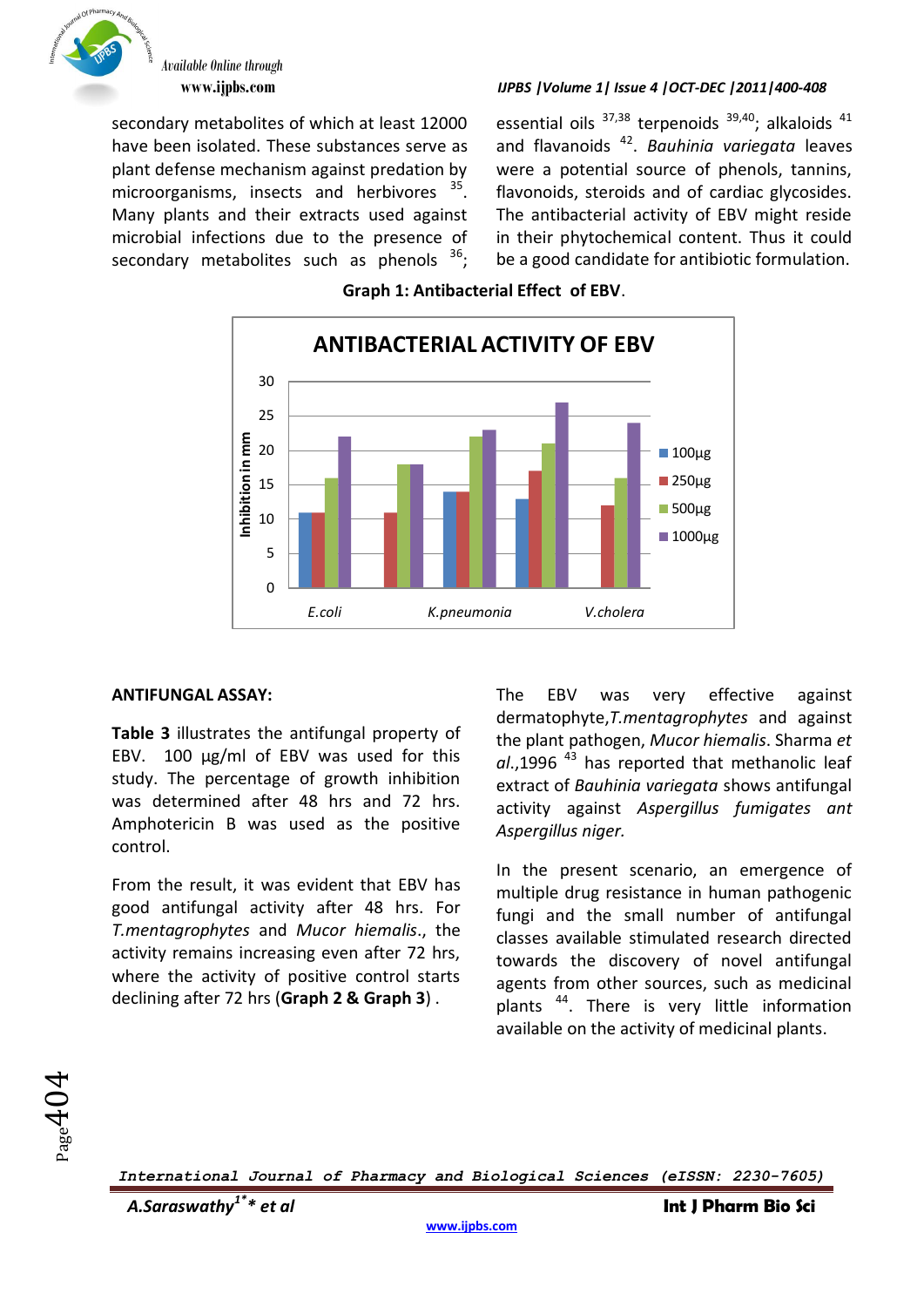

**Table 3. Antifungal Activity of EBV**

|                  | II day        |                   | III day       |                   |  |
|------------------|---------------|-------------------|---------------|-------------------|--|
| Organism         | EBV $(\mu g)$ | 'Positive'        | EBV $(\mu g)$ | 'Positive'        |  |
|                  |               | Control $(\mu g)$ |               | Control $(\mu g)$ |  |
| T.rubrum         | 25%           | 75%               | 9.09%         | 54.5%             |  |
| T.mentagrophytes | 20%           | 60%               | 28.5%         | 42.8%             |  |
| A.niger          | 40.90%        | 63%               | 17.2%         | 51.7%             |  |
| F. oxysporum     | 20%           | 26.31%            | 14.2%         | 25%               |  |
| C.albicans       | 20%           | 26.31%            | 18.1%         | 45.4%             |  |
| Mucor hiemalis   | 9.83%         | 85.24%            | 22.1%         | 73.6%             |  |

Aromatic and medicinal plants are known to produce certain bioactive molecules which react with other organisms in the environment, inhibiting bacterial or fungal growth (antimicrobial activity) 45,46. The substances that can inhibit pathogens and have little toxicity to host cells are considered candidates for developing new antimicrobial drugs. The present study revealed that EBV

was effective against various pathogenic fungi. The inhibition after 48 hrs was greater to *A.niger* followed by *F.oxysporum, T.rubrum* and *T.* m*entagrophytes.* Though, *M.hiemalis* was having least percent of inhibition after 48 hrs. The inhibition percentage increases when incubated for 72 hrs. Hence EBV could be a potential souce of new antibiotics against pathogenic fungi.



*International Journal of Pharmacy and Biological Sciences (eISSN: 2230-7605)*

 $Page405$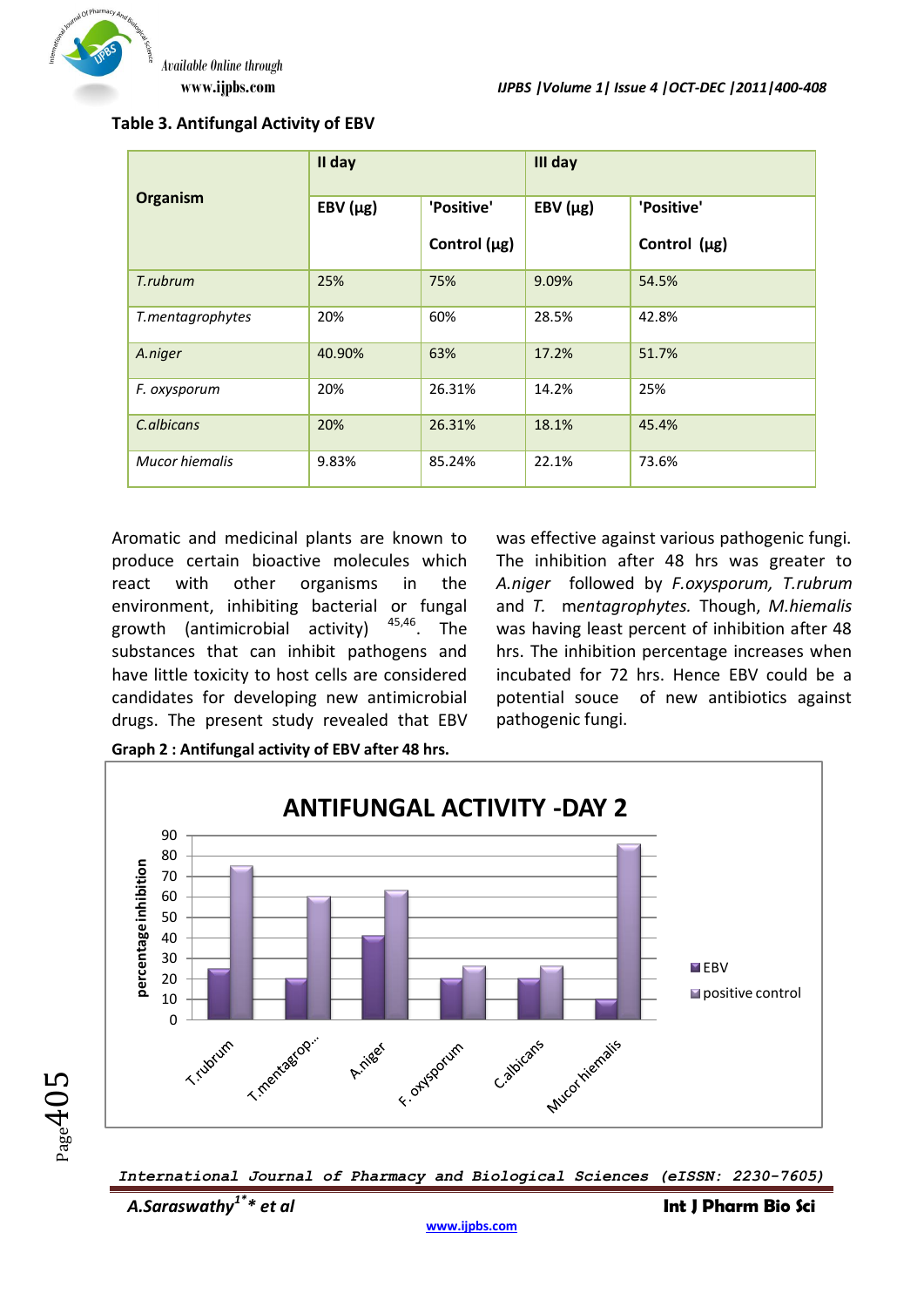Of Pharmacy



**Graph 3 : Antifungal activity of EBV after 72 hrs.**

# **CONCLUSION**

The plant extract studied could be an answer to the people seeking for better therapeutic agents from natural sources which is believed to be more efficient with little or no side effects when compared to the commonly used synthetic chemotherapeutic agents. The present study verified the traditional use of *B.variegata* for various human ailments especially for various infectious diseases. Thus this plant could be utilized as an alternative source of useful antimicrobial drugs. Further studies are needed to isolate, characterize and elucidate the structure of the bioactive compounds of this plant for antimicrobial drug formulation.

### **REFERENCES**

- 1. Korosecchviz, J. I., and Howe-Grant, M.. Kirk-othmer Encyclopedia of Chemical Technology, 2: 893 (1992).
- 2. Stary F and Hans S. The National guides to medical herbs and plants. Tiger Books. Int. Plc. UK (1998).
- 3. Del Campo J, Amiot MJ and Nguyen C. Antimicrobial effect of Rosemary extract. J. Food Protect. 63: 1359-1368 (2000).
- 4. Mann A, Banso A and Clifford LC. An antifungal property of crude plant extracts from Anogeissus leiocarpus and Terminalia avicennioides. Tanzania J. Health Res. 10 (1) 34-38 (2008).
- 5. Mothana RAA and Lindequist U. Antimicrobial activity of some medicinal plants of the island Soqotra. *J. of Ethnopharmacology* **96**: 177-181 (2005).
- 6. Bajpai M, Pande A, Tewari SK and Prakash D. Phenolic contents and antioxidant activity of some food and medicinal plants. *International Journal of Food Sciences and Nutrition,* **56**(4): 287-291 (2005).
- 7. Wojdylo A, Oszmianski J and Czemerys R. Antioxidant activity and phenolic compounds in 32

*International Journal of Pharmacy and Biological Sciences (eISSN: 2230-7605)*

 $Page406$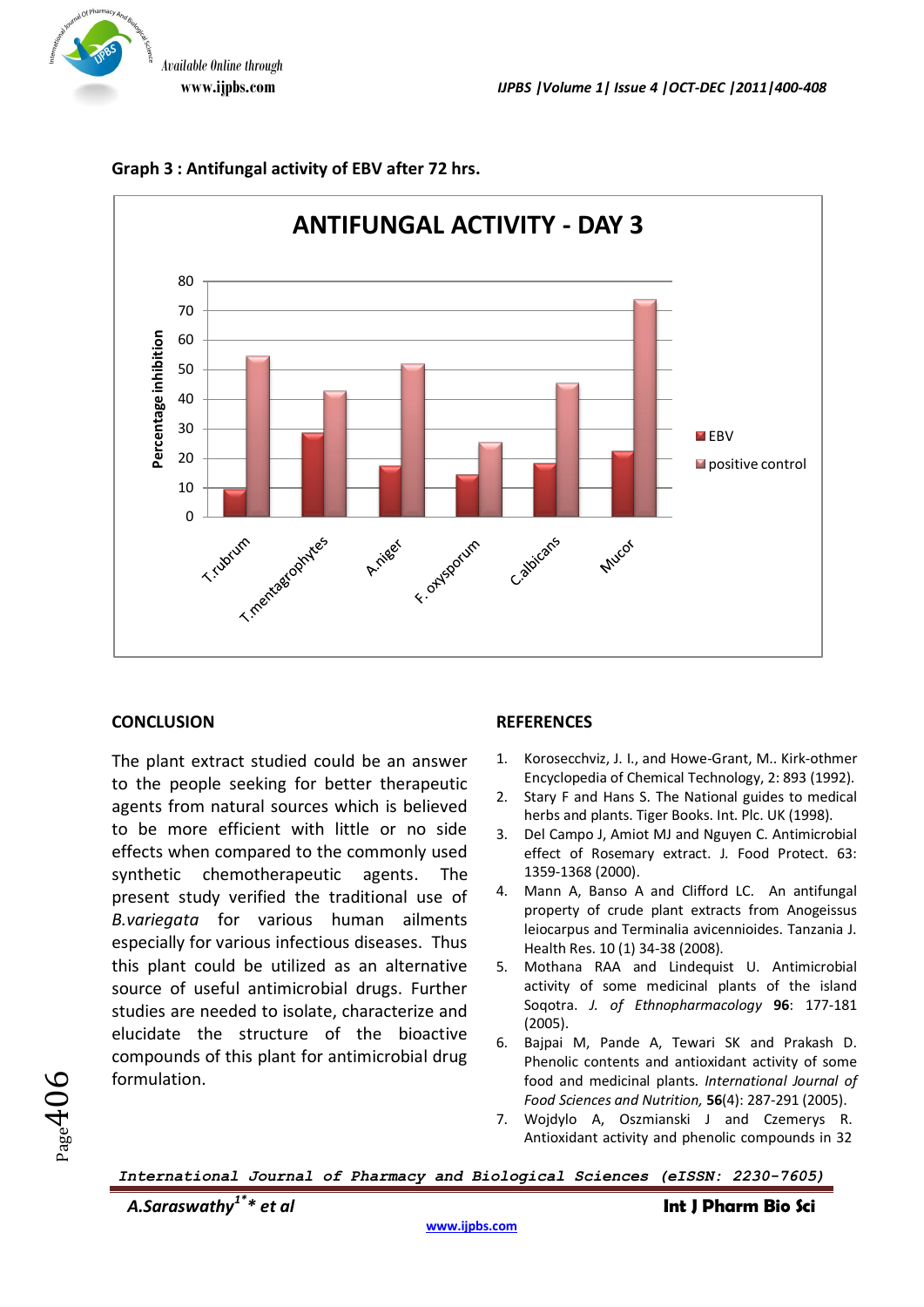

selected herbs. *Food Chemistry*, 105: 940-949 (2007).

- 8. Babu P D and Subhasree R S; Antimicrobial activities of *Lawsonia inermis* - a review. *Acad J Plant Sci.*; 2(4): 231-232 (2009).
- 9. Reddy PS, Jamil K and Madhusudhan P. Antibacterial activity of isolates from Piper longum and Taxus baccata. Pharma. Biol. 39, 236-238 (2001).
- 10. Ateb DA and ErdoUrul OT Antimicrobial activities of various medicinal and commercial plant extracts. Turk. J. Biol. 27, 157-162 (2003).
- 11. Sher A; Antimicrobial activity of natural products from medicinal plants. *Gomal J Med Sci.*; 7(1):72-78 (2009)
- 12. Anonymous, the Ayurvedic Pharmacopoeia of India, Vol-I, the Controller of Publications, New Delhi, 2001, 321-322.
- 13. Rajesh Gupta, Padma M.Paarakh and Usha Gavani. Pharmacognostical and phytochemical screening of *Bauhinia variegata* Linn. Leaves. Journal of pharmacy research,2(7), 1196-1198 (2009).
- 14. Hussain Z, Waheed A, Qureshi RA, Burdi DK, Verspohl EJ, Khan N and Hasan M. The effect of medicinal plants of Islamabad and Murree region of Pakistan on insulin secretion from INS-1 cells. Phytother Res. Jan;18(1):73-7 (2004).
- 15. Azevedo CR, Maciel FM, Silva LB, Ferreira AT, da Cunha M, Machado OL, Fernandes KV, Oliveira AE and Xavier-Filho J. Isolation and intracellular localization of insulin-like proteins from leaves of Bauhinia variegata. Braz J Med Biol Res. Nov;39(11):1435-44 (2006).
- 16. U.S. Srivastava, A.K.Jaiswal and R.Abidi. Juvenoid activity in extracts of certain plants. Curr.Sci.12:576-78 (1985)
- 17. Daud RD, Feres RJ and Buosi R. Mites (Acari: Arachnida) associated with Bauhinia variegata L. (Leguminosae) in northeast of State of São Paulo, Brazil. Neotrop Entomol. Mar-Apr;36(2):322-5 (2007).
- 18. Veena,G.C.Prasad, K.P.Singh and K.N.Udupa. Preventive effect of some indigenous drugs on experimental goiter in rats. J. Res.Ind.Med.10:12-18 (1975)
- 19. Rajkapoor B, Murugesh N and Rama Krishna D.Cytotoxic activity of a flavanone from the stem of Bauhinia variegata Linn. Nat Prod Res.;23(15):1384- 9 (2009).
- 20. S.H.Bodakhe and R.Alpana. Hepatoprotective properties of Bauhinia variegata extract. The Pharma J.Japan.127(9):1503-07(2007)
- 21. R.N. Yadava and V.M.Reddy. Anti-inflammatory activity of a novel flavonol glycoside from the

#### **www.ijpbs.com** *IJPBS |Volume 1| Issue 4 |OCT-DEC |2011|400-408*

Bauhinia variegata Linn. Nat.Prod.Res.17(3);165-69 (2003).

- 22. Ghaisas, M. M.; Shaikh, S. A. and Deshpande, A. D. Evaluation of the immunomodulatory activity of ethanolic extract of the stem bark of *Bauhinia variegata* Linn.International Journal of Green Pharmacy .3 (1): 70-74 (2009)
- 23. G.P.Rajani and Purnima Ashok, In vitro antioxidant and antihyperlipidemic activities of *Bauhnia variegate* Linn, Indian J Pharmacol,5;227-232 (2009).
- 24. S.Roy and V.Bhalla. Haemagglutinins and lysins in plants and the application in characterizing human and animal red cells.Aust.J.Exp.Me.Sci.59:195- 201(1981)
- 25. Cowan M and Steel L. Preparation of the test organisms. Niger. J. Microbiol. 22:56-60 (1965).
- 26. Baker CN and Thomsberry CH. Inoculum standardization in antimicrobial susceptibility test: evaluation of the overnight agar cultures*.* J. Clin. Microbiol. 17:450-457 (1983).
- 27. Howard and Richard A. Flora of the Lesser Antilles: Leeward and Windward Islands. Arnold Arboretum, Harvard University. 6:658 (1989).
- 28. Whistler, W. A. Checklist of the weed flora of western Polynesia. South Pacific Commission, Noumea, New Caledonia 194:69 (1988).
- 29. Bauer, A.W., W.M.M. Kirby, J.C. Sherries and M. Truck. Antibiotic susceptibility testing by standard single disc diffusion method. *Am. J. Clin. Pathol*.; 45:426-493 (1966).
- 30. Cruickshank R. Medical microbiology: A guide to diagnosis and control of infection, 11th ed. Edinburgh and London: E & S Livingston Ltd, pp 888 (1968).
- 31. Austin, D.J., Kristinsson, K.G. and Anderson, R.M.,. The relationship between the volume of antimicrobial consumption in human communities and the frequency of resistance. Proc.Natl. Acad. Sci. USA., 96:1152-6 (1999).
- 32. Venkatesan, D. and Karrunakaran, C.M... Antimicrobial activity of selected Indian medicinal plants. Journal of Phytology, 2(2): 44–48 (2010).
- 33. Toona, L., Kambu, K., Ngimbi, N., Cimanga, K. and Vlietinck, A.J.. Antiamoebic and phytochemical screening of some Congolese medicinal plants. J. Ethanopharmacol, 61: 63-71 (1998).
- 34. Srivastava, J., Lambert, J. and Vietmeyer, N.,. Medicinal plants: An expanding role in development. World Bank Technical Paper, No. 320. (1996).
- 35. Wink, M. Plant breeding: importance of plant secondary metabolities for protection against pathogens and herbivores. Theoritical and Applied Genetics, 75: 225-233 (1998).



*International Journal of Pharmacy and Biological Sciences (eISSN: 2230-7605)*